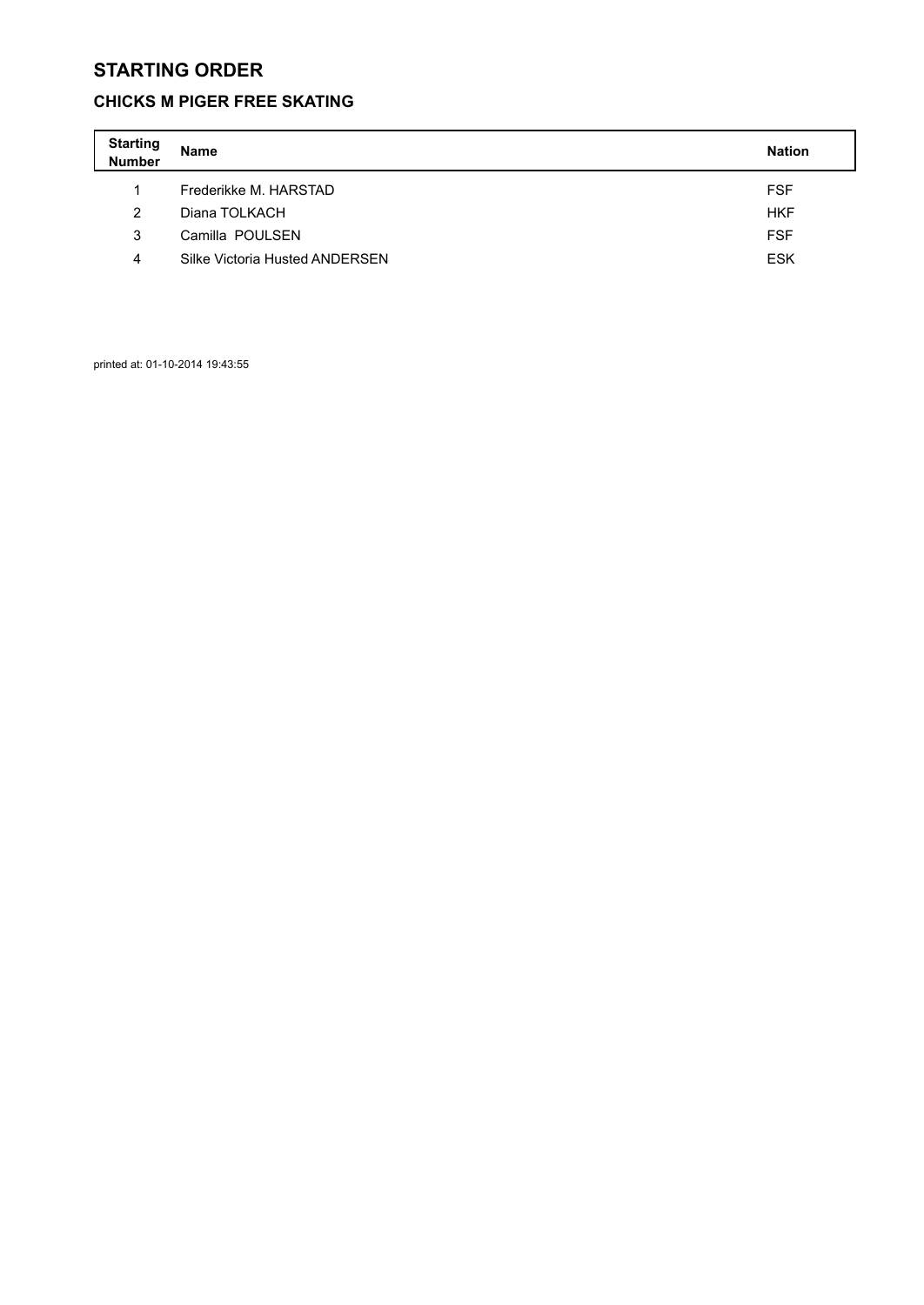### **CUBS K PIGER FREE SKATING**

| <b>Starting</b><br><b>Number</b> | <b>Name</b>                | <b>Nation</b> |
|----------------------------------|----------------------------|---------------|
| 1                                | Laura Monika SEVERINSEN    | <b>FSF</b>    |
| $\overline{2}$                   | Sarah Eltoft NIELSEN       | <b>HKF</b>    |
| 3                                | Caroline HALSE             | <b>GKF</b>    |
| 4                                | Lærke DANIELSEN            | <b>VSK</b>    |
| 5                                | Esandi De ZOYSA            | <b>HSK</b>    |
| 6                                | Alberte FROST-MØLLER       | <b>ESK</b>    |
|                                  |                            |               |
| 7                                | Maike Klinge GABRIELS      | <b>OSK</b>    |
| 8                                | Nynne KUSZON               | <b>GKF</b>    |
| 9                                | Stephanie Lykke WENNERWALD | <b>FSF</b>    |
| 10 <sup>1</sup>                  | Laura Suh Møller JENSEN    | <b>ESK</b>    |
| 11                               | Jasmin Kirsten SCHULTZ     | <b>RSI</b>    |
| 12                               | Courtney GOLDBECK          | <b>GKF</b>    |

printed at: 01-10-2014 20:02:17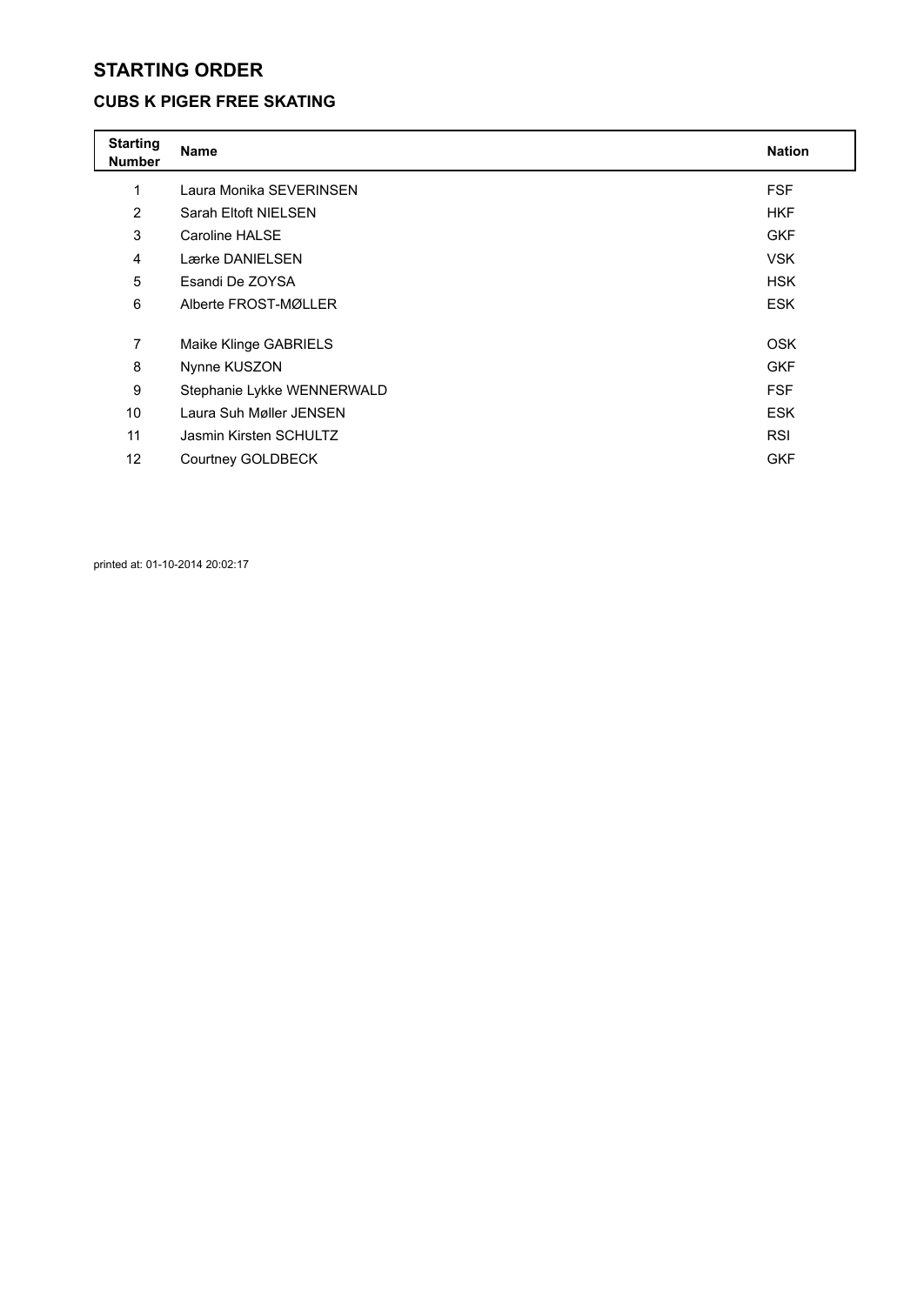#### **CUBS M PIGER FREE SKATING**

| <b>Starting</b><br><b>Number</b> | <b>Name</b>                  | <b>Nation</b> |
|----------------------------------|------------------------------|---------------|
| 1                                | Samantha SALINAS-LUNDQVIST   | <b>FDK</b>    |
| 2                                | Julie VESTERGAARD            | <b>GKF</b>    |
| 3                                | Emma Gram JOHANSSON          | <b>HKF</b>    |
| 4                                | Olivia Agnes Helboe HASSELBY | <b>OSK</b>    |
| 5                                | Karoline Kirstein HAUBROE    | <b>SKK</b>    |
| 6                                | Maia SØRENSEN                | HI            |
| 7                                | Maja Milo NIELSEN            | HI            |
| 8                                | Anna-Flora Colmor JEPSEN     | <b>GKF</b>    |

printed at: 01-10-2014 19:46:34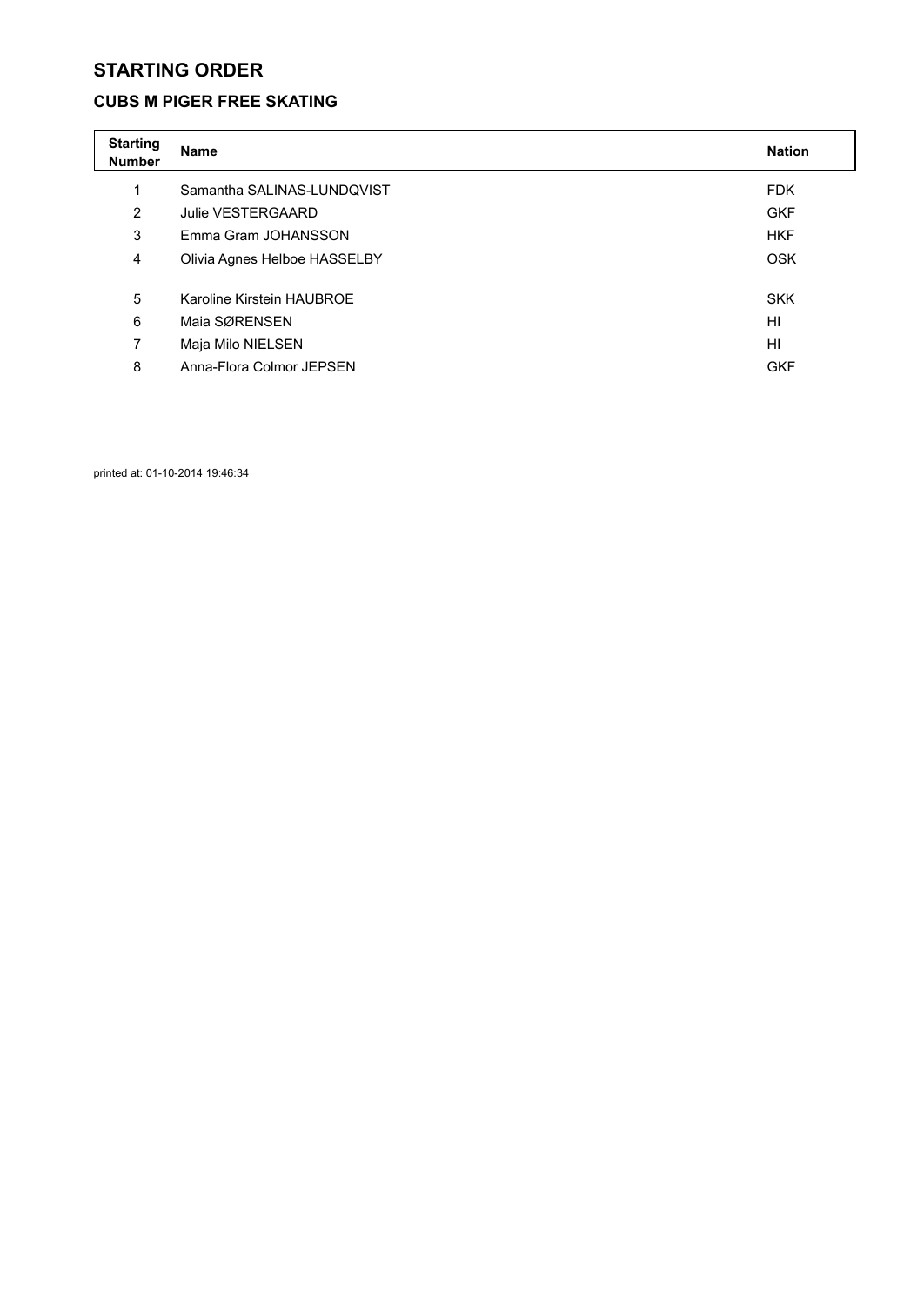#### **DEBS K PIGER FREE SKATING**

| <b>Starting</b><br><b>Number</b> | <b>Name</b>                  | <b>Nation</b> |
|----------------------------------|------------------------------|---------------|
| 1                                | Karoline MÜLLER              | <b>GSF</b>    |
| $\overline{2}$                   | Simone Lund BARASINSKI       | <b>VSK</b>    |
| 3                                | Denize JASAROVSKA            | <b>SKK</b>    |
| 4                                | Victoria Humlebæk JENSEN     | <b>RSI</b>    |
| 5                                | Sille Maria SEJERSEN         | <b>HSK</b>    |
| 6                                | Emma Sofie Bender ABILDGAARD | <b>HKF</b>    |
|                                  |                              |               |
| 7                                | Anna Beier JØRGENSEN         | <b>VSK</b>    |
| 8                                | Katrine Kjær JACOBSEN        | <b>ASF</b>    |
| 9                                | Martina Mølholt JOHNSEN      | <b>FSF</b>    |
| 10                               | Samira JASAROVSKA            | <b>SKK</b>    |
| 11                               | Felice BASBØLL               | <b>HSK</b>    |
| 12                               | Emma HECHT                   | <b>HKF</b>    |
| 13                               | Mia REFER                    | <b>SKK</b>    |

printed at: 01-10-2014 22:40:30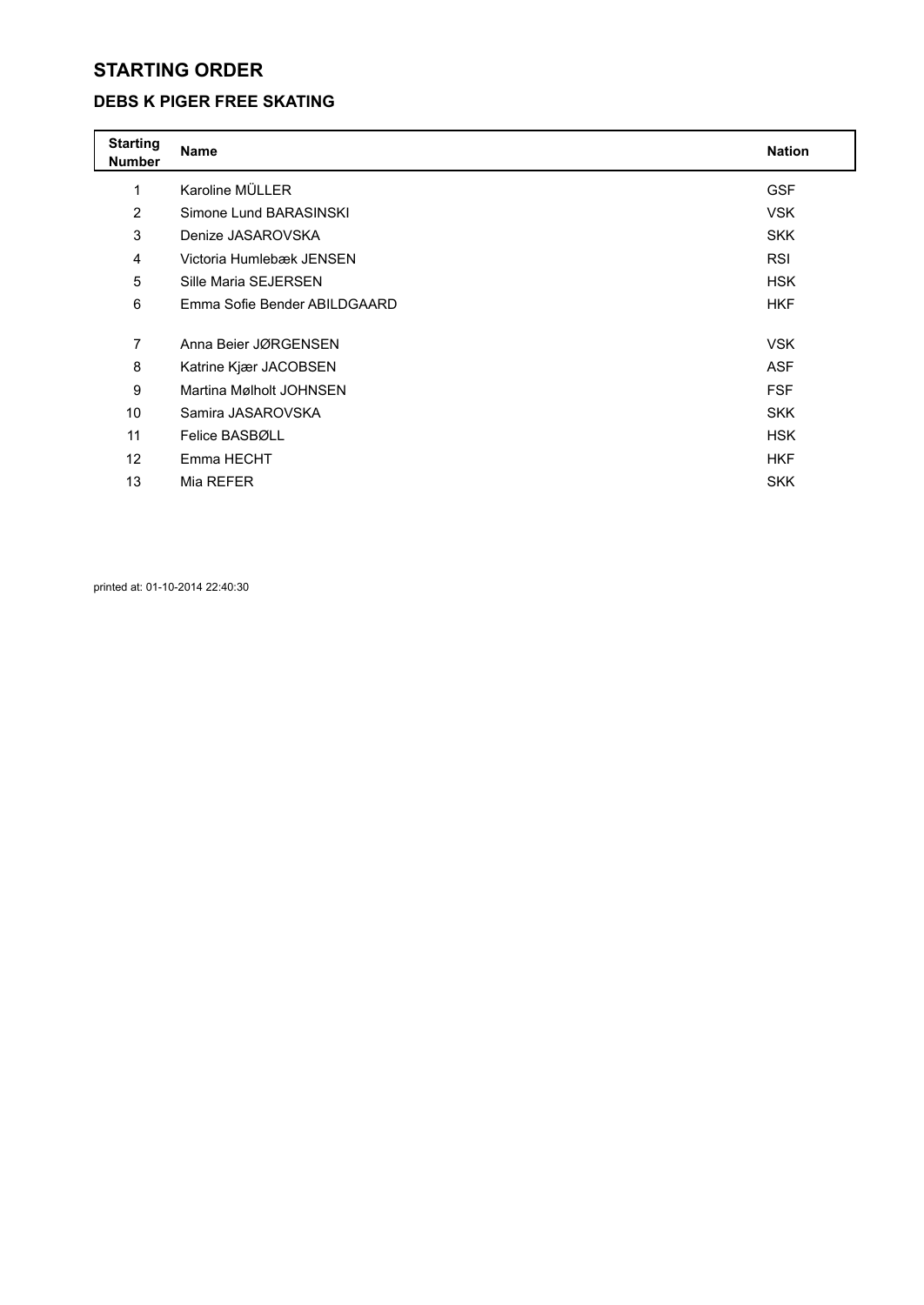## **DEBS M DRENGE SHORT PROGRAM**

| <b>Starting</b><br><b>Number</b> | <b>Name</b>                 | <b>Nation</b> |
|----------------------------------|-----------------------------|---------------|
|                                  | Frederik Alexander SCHLÜTER | <b>HKF</b>    |

printed at: 01-10-2014 19:51:06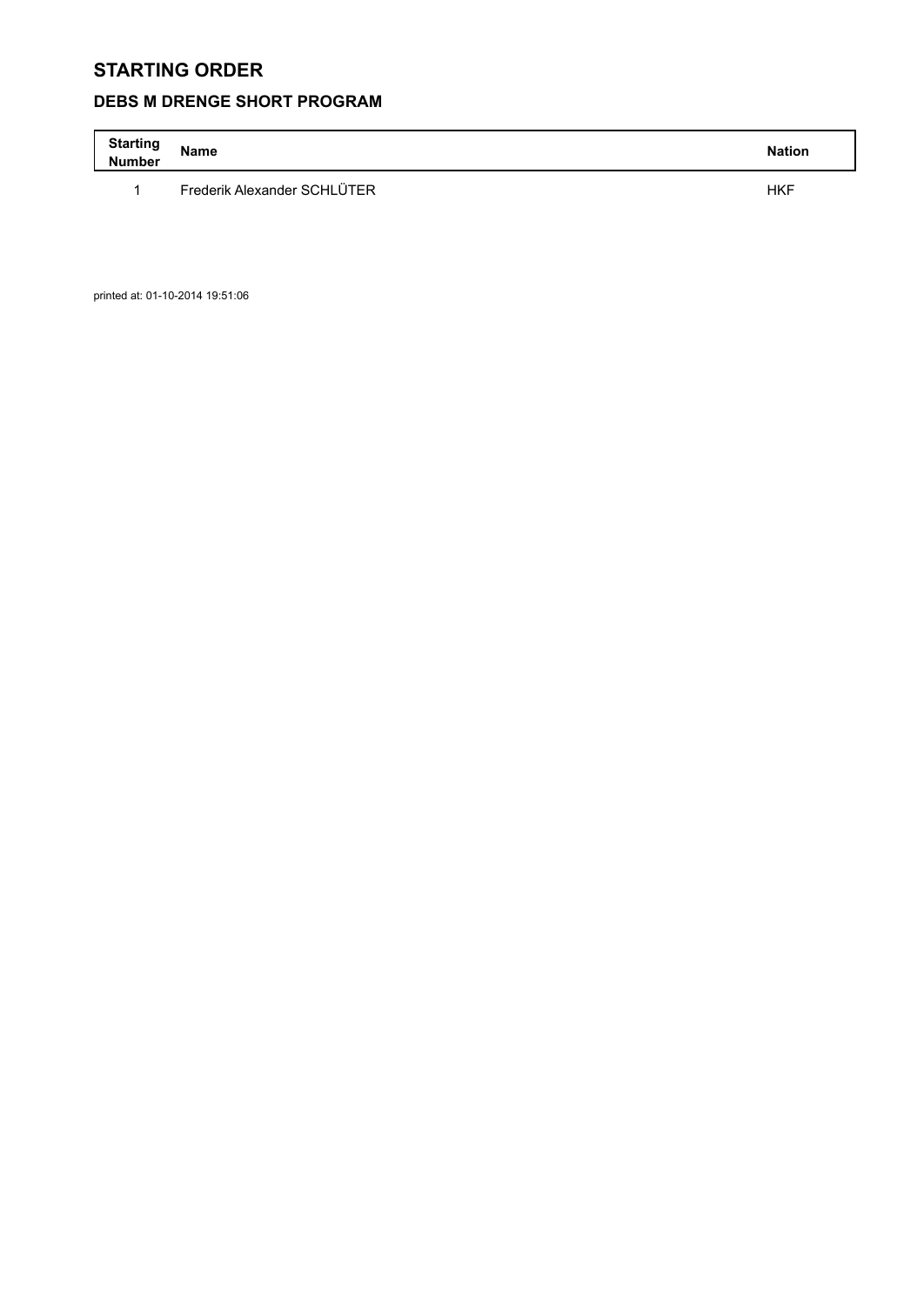#### **DEBS M PIGER SHORT PROGRAM**

| <b>Starting</b><br><b>Number</b> | <b>Name</b>                 | <b>Nation</b> |
|----------------------------------|-----------------------------|---------------|
| 1                                | Simone Nicoline CHRISTENSEN | <b>ESK</b>    |
| $\overline{2}$                   | Isabella SALINAS-LUNDQVIST  | <b>FDK</b>    |
| 3                                | Pernille Mingon OLSEN       | <b>GSF</b>    |
| 4                                | Ellen Garver DANIELSEN      | <b>TSK</b>    |
|                                  |                             |               |
| 5                                | <b>Katrine HANSEN</b>       | <b>TSK</b>    |
| 6                                | Anna Emilie BORRE           | <b>SKK</b>    |
| 7                                | Carolina OLSSON             | <b>FDK</b>    |
| 8                                | <b>Ida Olivia FABRICIUS</b> | <b>TSK</b>    |

printed at: 01-10-2014 19:52:10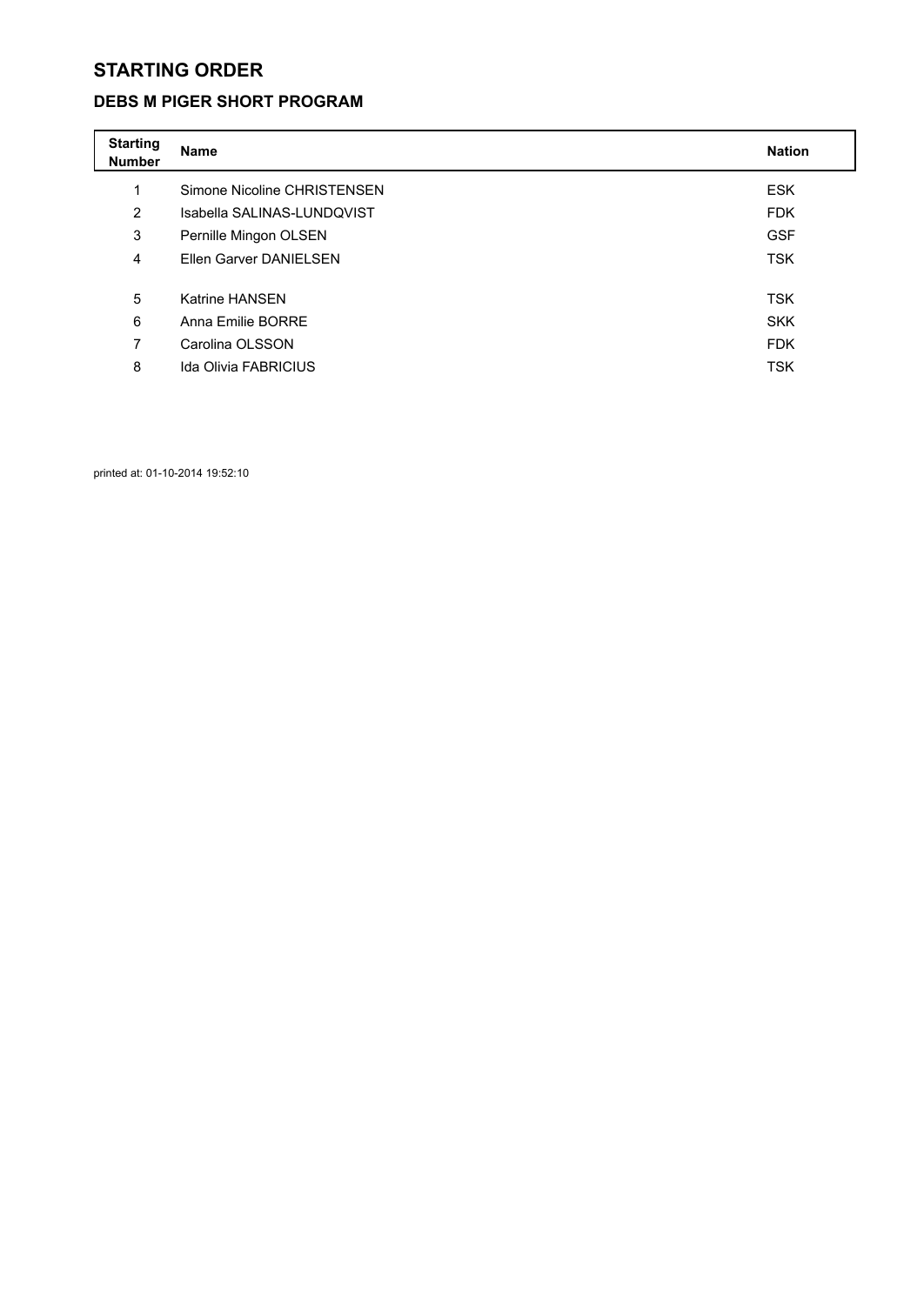### **JUNIOR K1 DAMER FREE SKATING**

| <b>Starting</b><br><b>Number</b> | Name                       | <b>Nation</b> |
|----------------------------------|----------------------------|---------------|
| 1                                | Marie Louise Bloch THOMSEN | <b>VSK</b>    |
| $\overline{2}$                   | Esther MAALØE              | <b>SKK</b>    |
| 3                                | Gabrila ØSTERGAARD         | <b>FSF</b>    |
|                                  |                            |               |
| 4                                | Caroline UGGERHØJ          | <b>FSF</b>    |
| 5                                | Stine PILGAARD             | <b>ASF</b>    |
| 6                                | Mie SØGAARD                | <b>GSF</b>    |
| 7                                | Sofie Beatrice JØRGENSEN   | <b>OSK</b>    |

printed at: 01-10-2014 20:13:37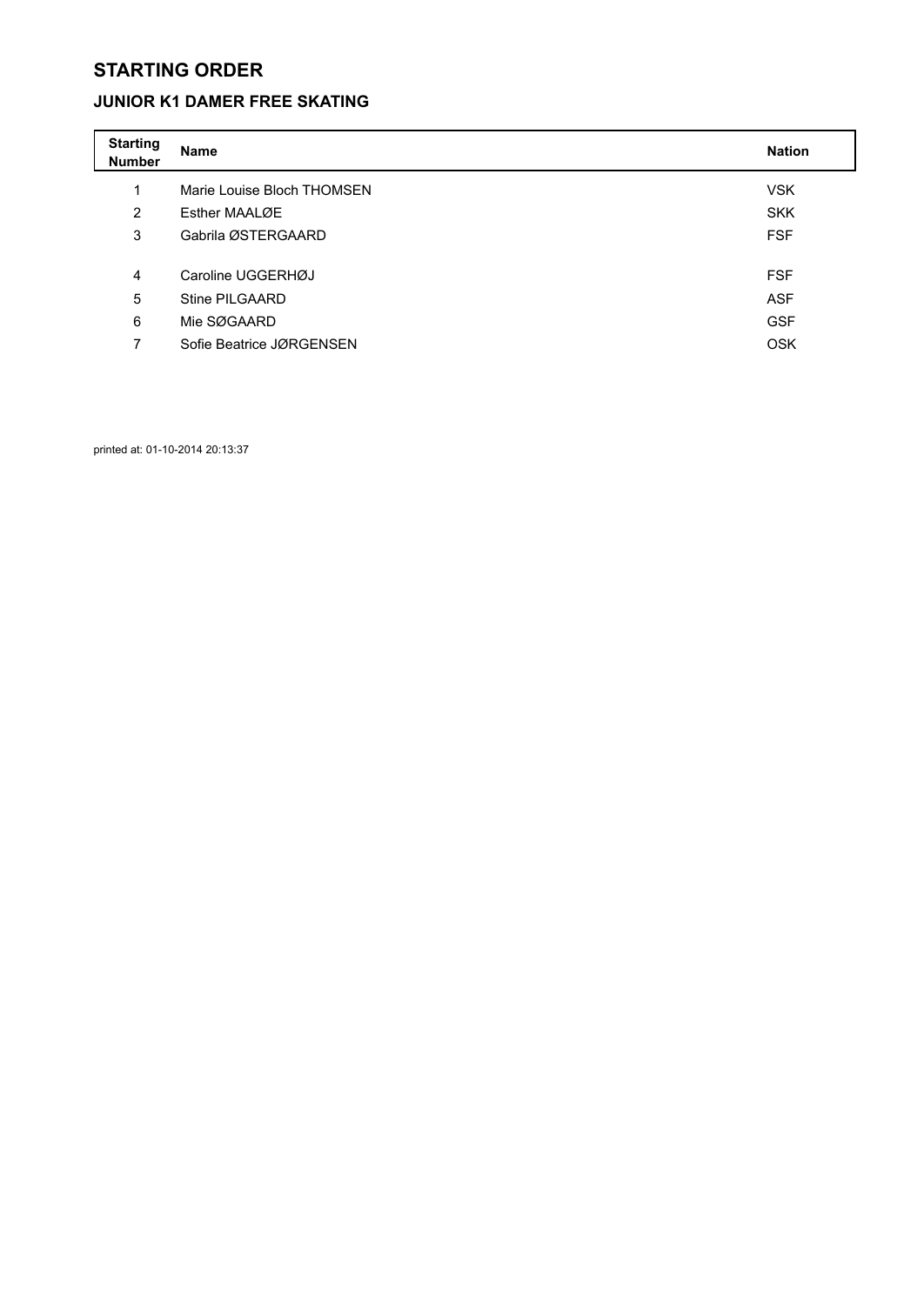## **JUNIOR K2 DAMER FREE SKATING**

| <b>Starting</b><br><b>Number</b> | Name                      | <b>Nation</b> |
|----------------------------------|---------------------------|---------------|
| 1                                | <b>Ida Gudmand HANSEN</b> | <b>TSK</b>    |
| $\overline{2}$                   | Frederikke Amalie HANSEN  | <b>VSK</b>    |
| 3                                | Trine HAUGE               | <b>OSK</b>    |
|                                  |                           |               |
| 4                                | Rikke Ø. PEDERSEN         | <b>FSF</b>    |
| 5                                | Nanna Urhøj BARTH         | <b>VSK</b>    |
| 6                                | Sidse Marie NIELSEN       | <b>TSK</b>    |
| 7                                | Frederikke K. JØRGENSEN   | <b>FSF</b>    |

printed at: 01-10-2014 20:15:06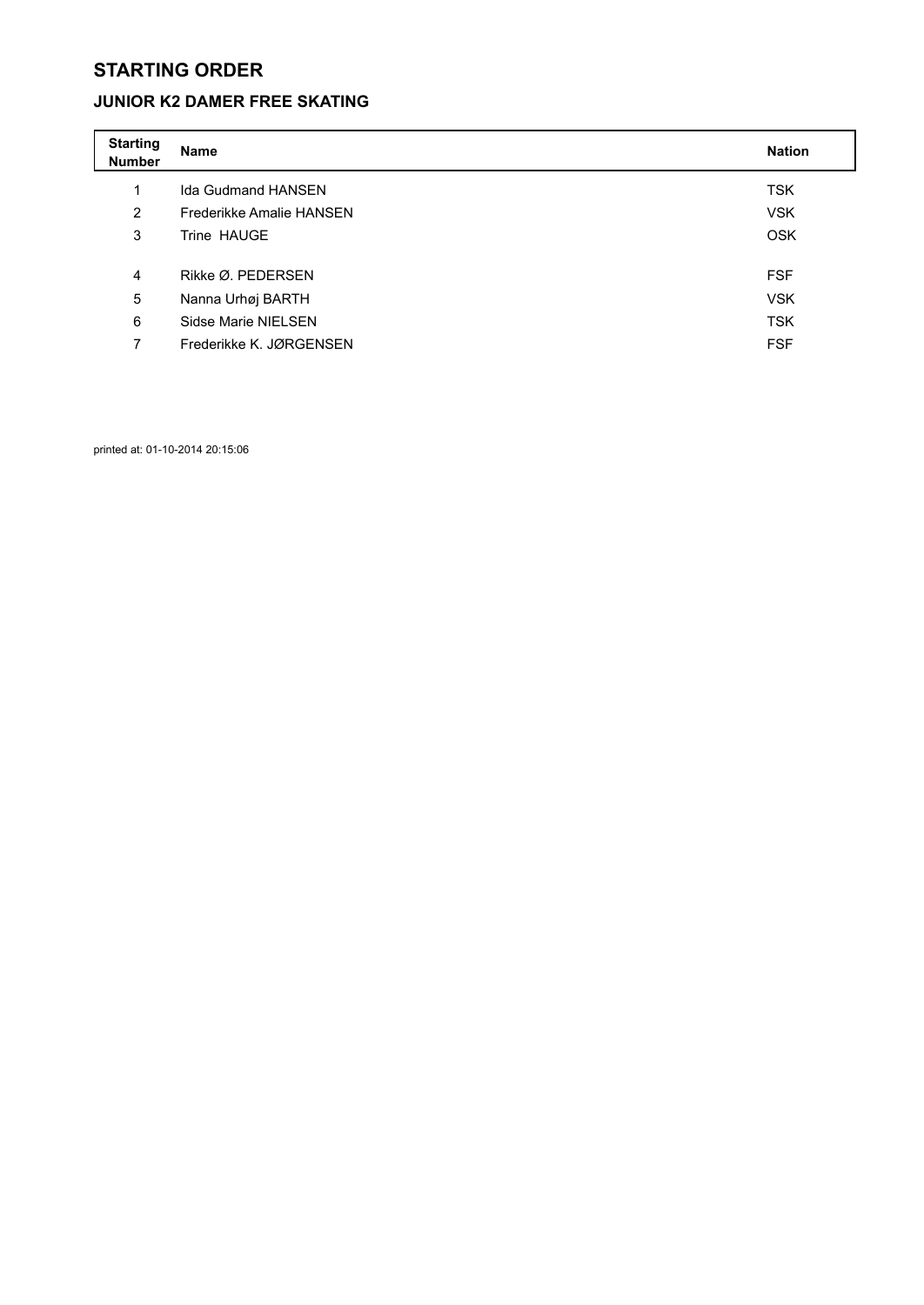### **JUNIOR M DAMER SHORT PROGRAM**

| <b>Starting</b><br><b>Number</b> | <b>Name</b>           | <b>Nation</b> |
|----------------------------------|-----------------------|---------------|
| 1                                | Alexandra LINDELL     | <b>FDK</b>    |
| $\overline{2}$                   | Line Lagerbon CARLSEN | <b>SKK</b>    |
| 3                                | Sofie Silke VIGGERS   | <b>GSF</b>    |
|                                  |                       |               |
| 4                                | Emilie MUFF           | <b>GSF</b>    |
| 5                                | Linea PILGAARD        | <b>ASF</b>    |
| 6                                | Emma Louise JENSEN    | <b>FSF</b>    |
| 7                                | Leonora Colmor JEPSEN | <b>GSF</b>    |

printed at: 01-10-2014 19:59:22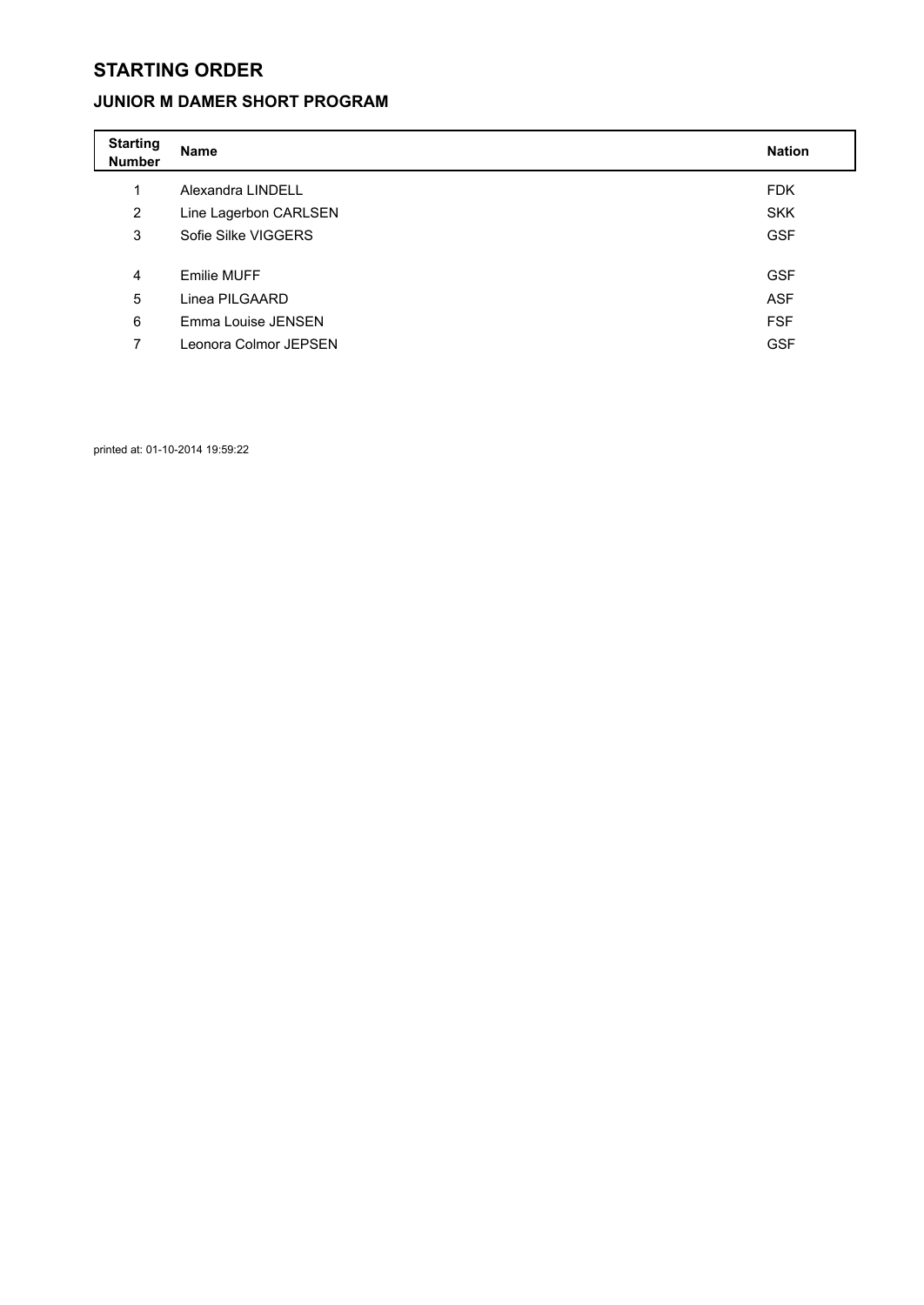### **NOVICE K1 PIGER FREE SKATING**

| <b>Starting</b><br><b>Number</b> | <b>Name</b>                     | <b>Nation</b> |
|----------------------------------|---------------------------------|---------------|
| 1                                | Amalie Bulow SVENSTRUP          | <b>OSK</b>    |
| $\overline{2}$                   | Mathilde NØRGAARD               | <b>OSK</b>    |
| 3                                | Ksenia Dagmar ARISTOFF          | <b>HSK</b>    |
| 4                                | Nicole Bech OLER                | <b>RSI</b>    |
|                                  |                                 |               |
| 5                                | <b>Cille Friis PAULSEN</b>      | <b>SKK</b>    |
| 6                                | Cecilie Pentikainen CHRISTENSEN | <b>TSK</b>    |
| 7                                | Laura BRONEE                    | <b>GKF</b>    |
| 8                                | Nanna Lægteskov PEDERSEN        | <b>SKK</b>    |
| 9                                | Ida LINDHARDTSEN                | <b>RSI</b>    |

printed at: 01-10-2014 20:09:14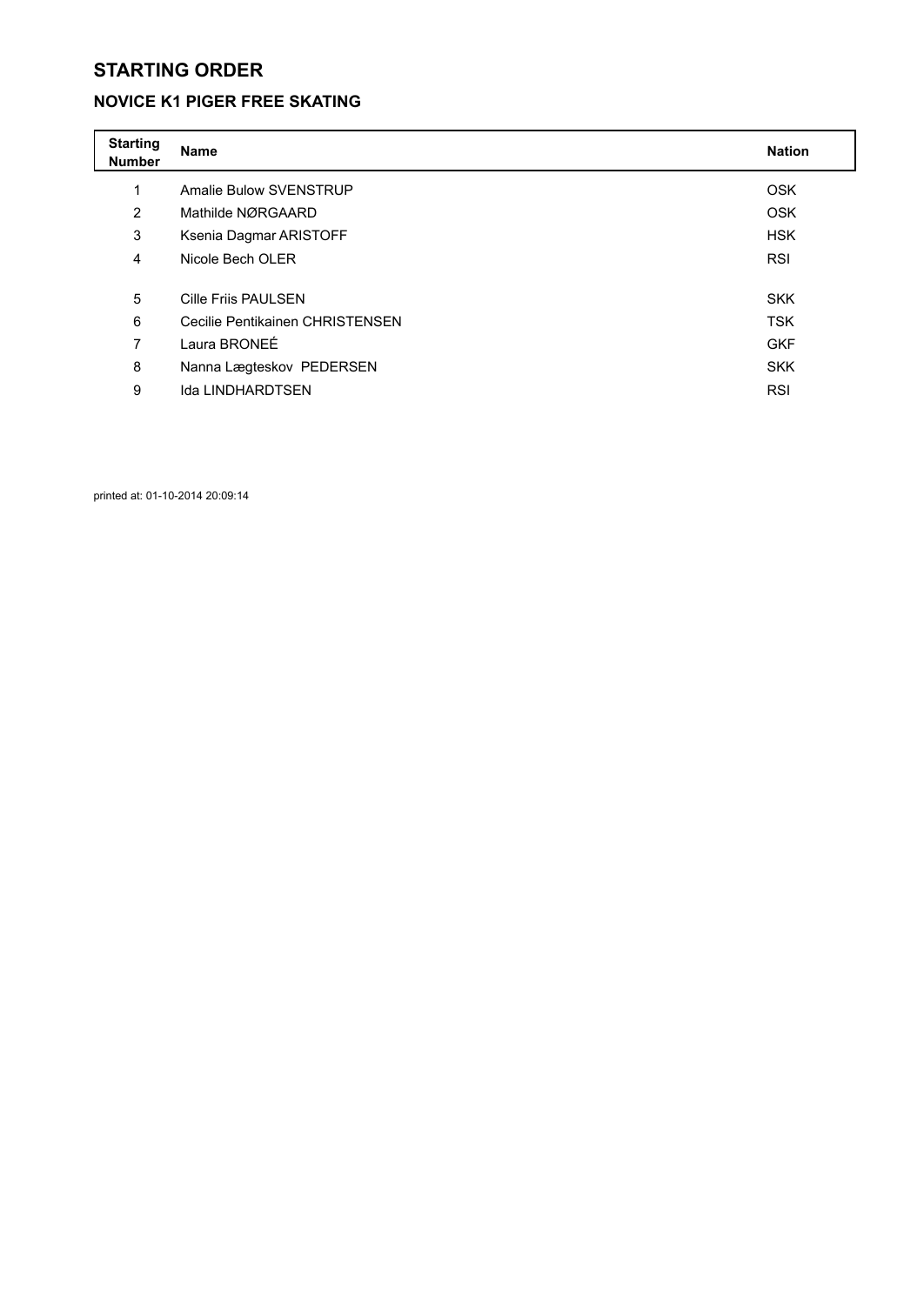## **NOVICE K2 DRENGE FREE SKATING**

| <b>Starting</b><br><b>Number</b> | Name             | <b>Nation</b> |
|----------------------------------|------------------|---------------|
|                                  | Nikolai PEDERSEN | <b>FSF</b>    |

printed at: 01-10-2014 20:10:28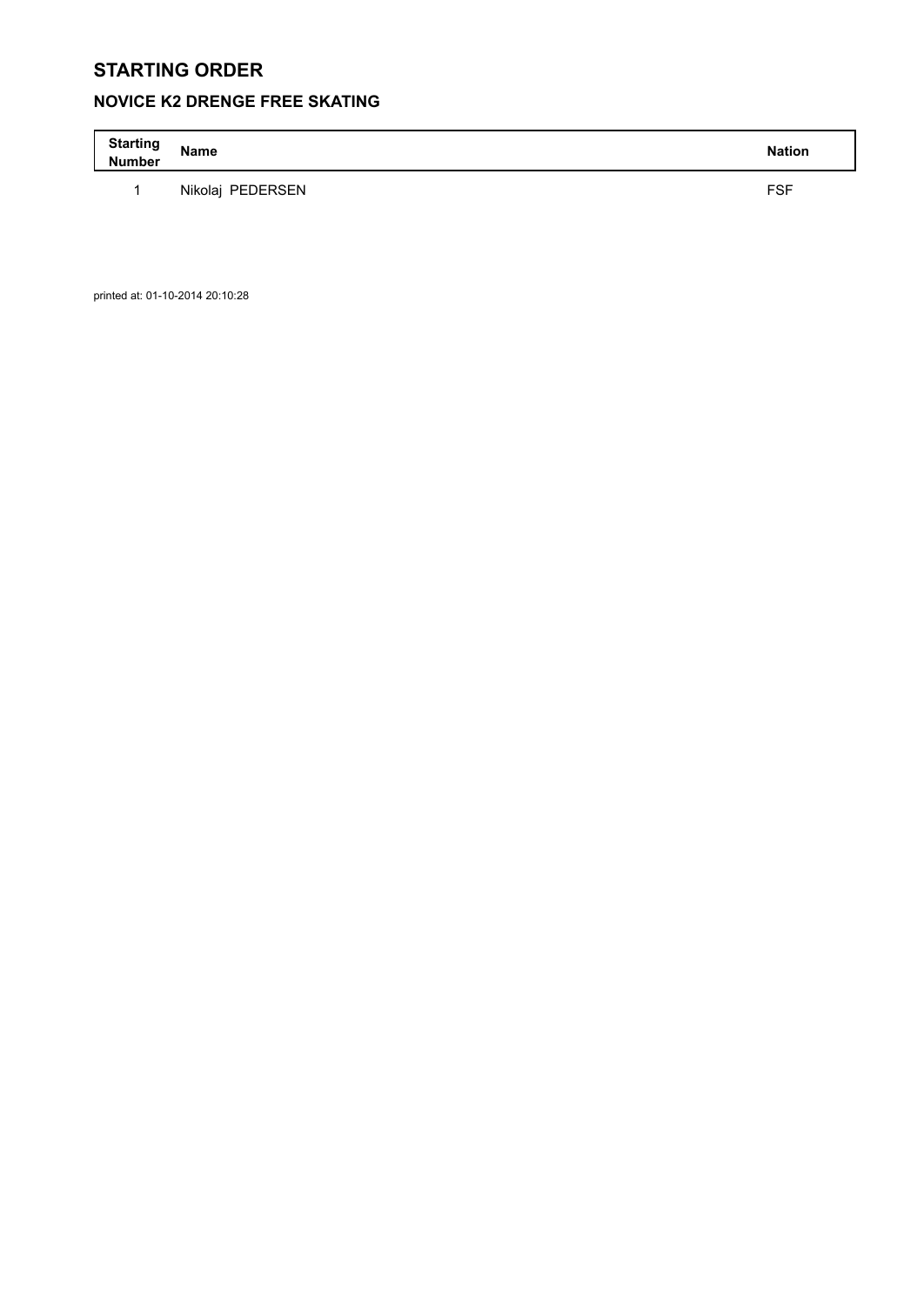## **NOVICE K2 PIGER FREE SKATING**

| <b>Starting</b><br><b>Number</b> | <b>Name</b>         | <b>Nation</b>  |
|----------------------------------|---------------------|----------------|
| 1                                | Simone EIBYE        | H <sub>l</sub> |
| 2                                | Maria WITTRUP       | <b>TSK</b>     |
| 3                                | Anna Otilie MØRK    | <b>VSK</b>     |
| 4                                | Lisa ANDERSEN       | <b>OSK</b>     |
| 5                                | Line Quan BRADTBERG | <b>GSF</b>     |
|                                  |                     |                |
| 6                                | Mia Holtz PETERSEN  | <b>FSF</b>     |
| 7                                | Celine LE           | <b>FSF</b>     |
| 8                                | Siri Pataro NIELSEN | <b>RSI</b>     |
| 9                                | Siri BERGDAL        | <b>GKF</b>     |
| 10                               | Ida Elizabeth DIXON | <b>RSI</b>     |
|                                  |                     |                |

printed at: 01-10-2014 20:11:43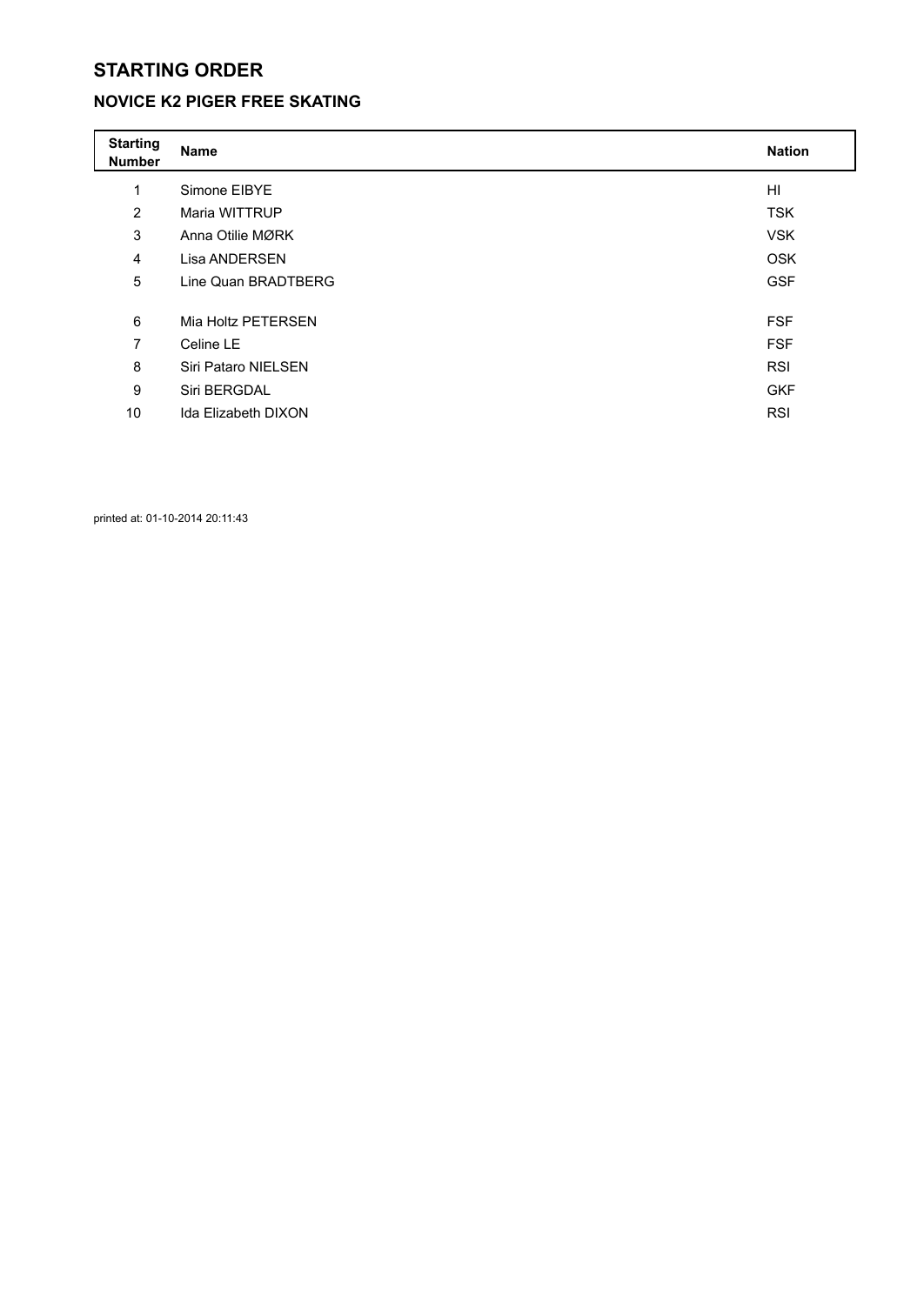## **NOVICE M DRENGE SHORT PROGRAM**

| <b>Starting</b><br><b>Number</b> | Name                | <b>Nation</b> |
|----------------------------------|---------------------|---------------|
|                                  | Linus Colmor JEPSEN | <b>GKF</b>    |

printed at: 01-10-2014 19:53:48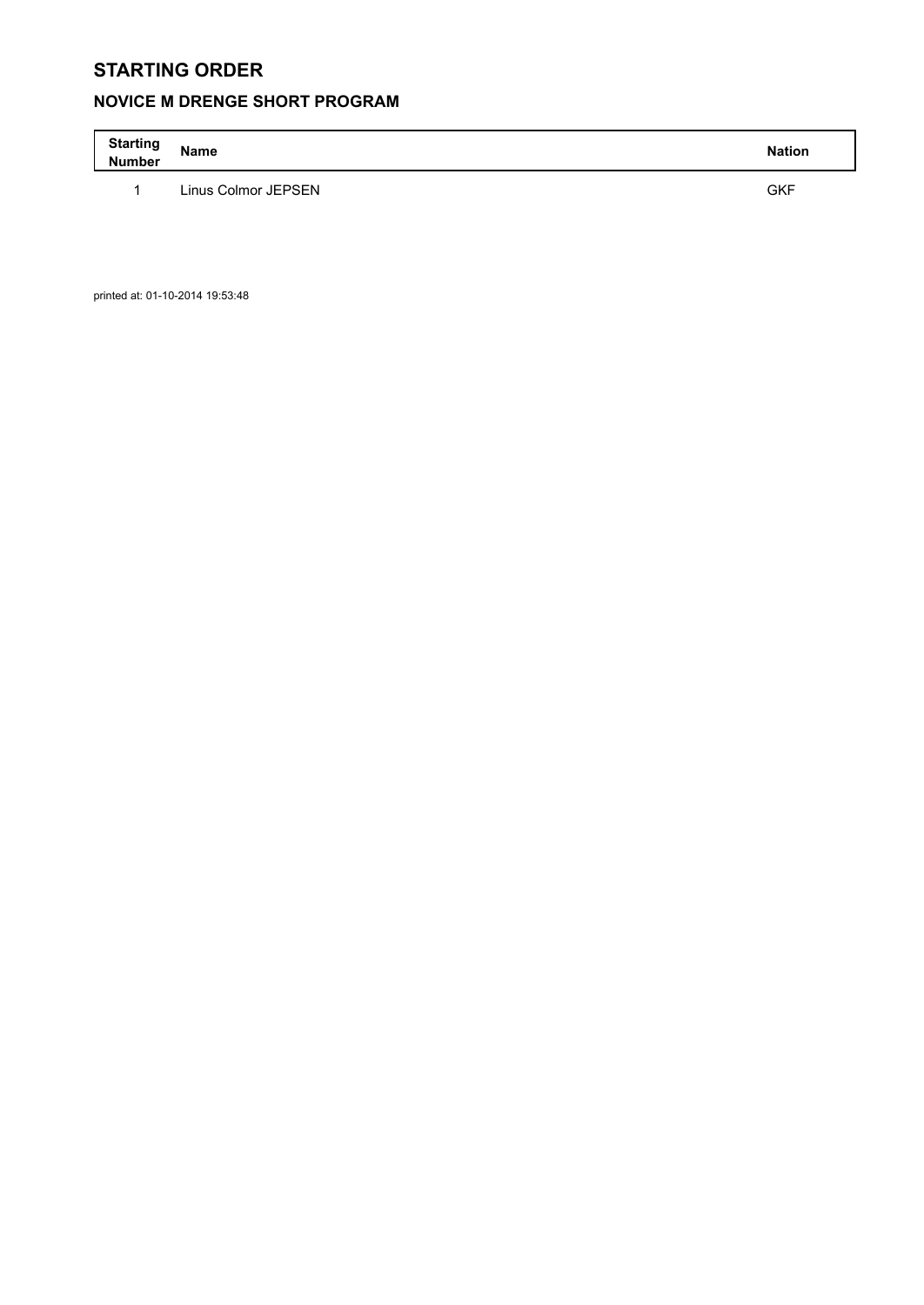### **NOVICE M PIGER SHORT PROGRAM**

| <b>Starting</b><br><b>Number</b> | <b>Name</b>                            | <b>Nation</b> |
|----------------------------------|----------------------------------------|---------------|
| 1                                | Isabella Kuszon JØRGENSEN              | <b>GKF</b>    |
| $\overline{2}$                   | Victoria Feldskov VORRE                | <b>GKF</b>    |
| 3                                | Matilda SODERLUND                      | <b>FDK</b>    |
| 4                                | Sofie KORSGAARD                        | <b>OSK</b>    |
| 5                                | Mirandra ANDERSON                      | <b>FDK</b>    |
|                                  |                                        |               |
| 6                                | Mia MACHHOLM                           | <b>GSF</b>    |
| 7                                | Caroline Sauer EILSØ                   | <b>RSI</b>    |
| 8                                | Line ANDREASEN                         | <b>HKF</b>    |
| 9                                | Jane ISKOV                             | <b>VSK</b>    |
| 10                               | Sophie Frederikke GOMMESEN             | <b>ESK</b>    |
|                                  |                                        |               |
| 11                               | Victoria Westergaard Michailof CLAUSEN | <b>SKK</b>    |
| 12                               | Vanessa SEVIDOVA                       | <b>SKK</b>    |
| 13                               | Nina Sophia ALBRECHTSEN                | <b>GKF</b>    |
| 14                               | Nathalie HALMI                         | <b>FDK</b>    |
| 15                               | Camilla GRUE                           | <b>SKK</b>    |

printed at: 01-10-2014 19:54:57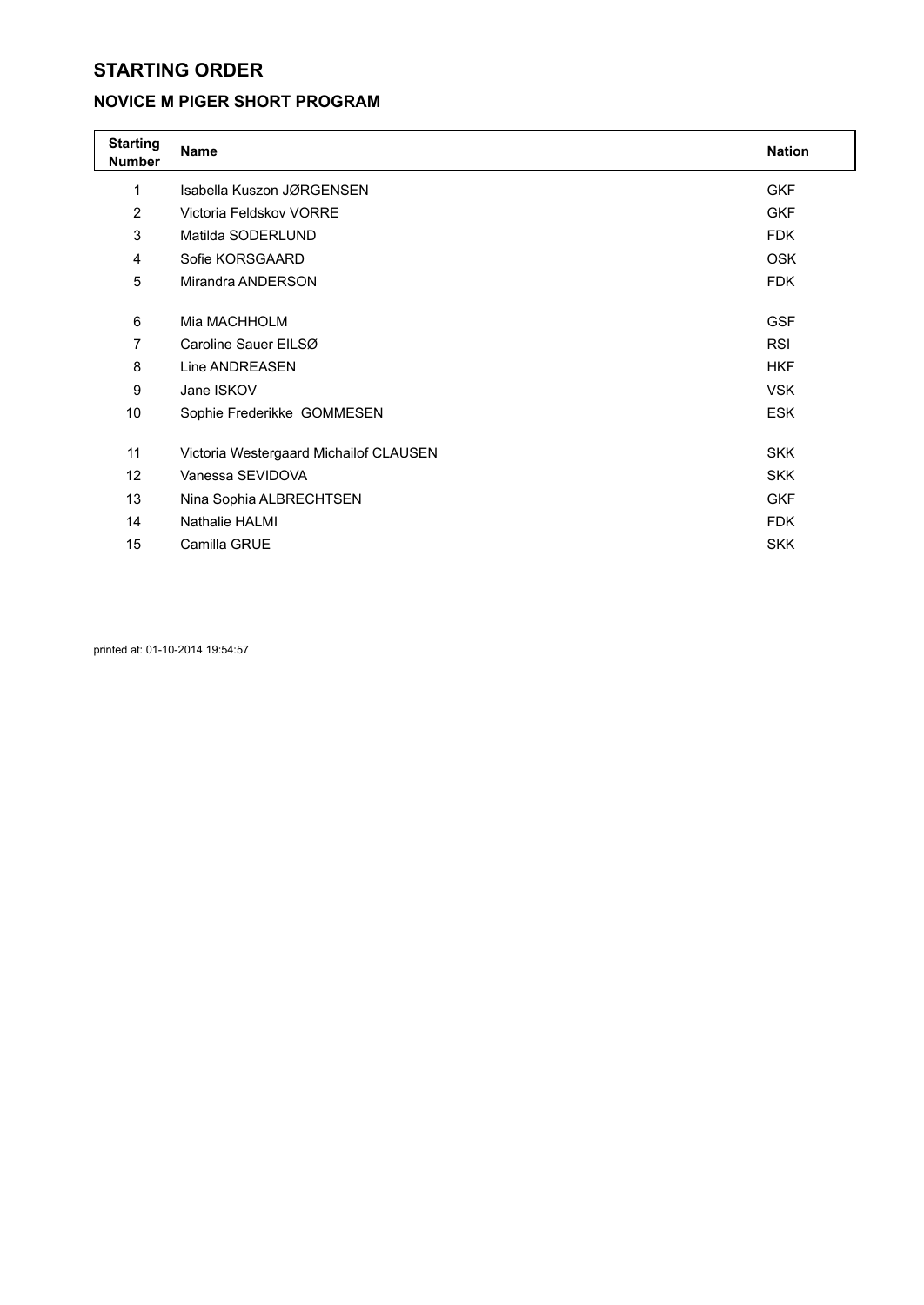### **SENIOR K2 DAMER FREE SKATING**

| <b>Starting</b><br><b>Number</b> | Name                        | <b>Nation</b> |
|----------------------------------|-----------------------------|---------------|
|                                  | Vivian LETHOLM              | <b>VSK</b>    |
| 2                                | Camilla HENRIKSEN           | <b>FSF</b>    |
| 3                                | <b>Guri Svane MAGNUSSEN</b> | <b>ASF</b>    |
| 4                                | Kate Frost JENSEN           | <b>ASF</b>    |
| 5                                | Signe Svane MAGNUSSEN       | <b>ASF</b>    |

printed at: 01-10-2014 20:16:58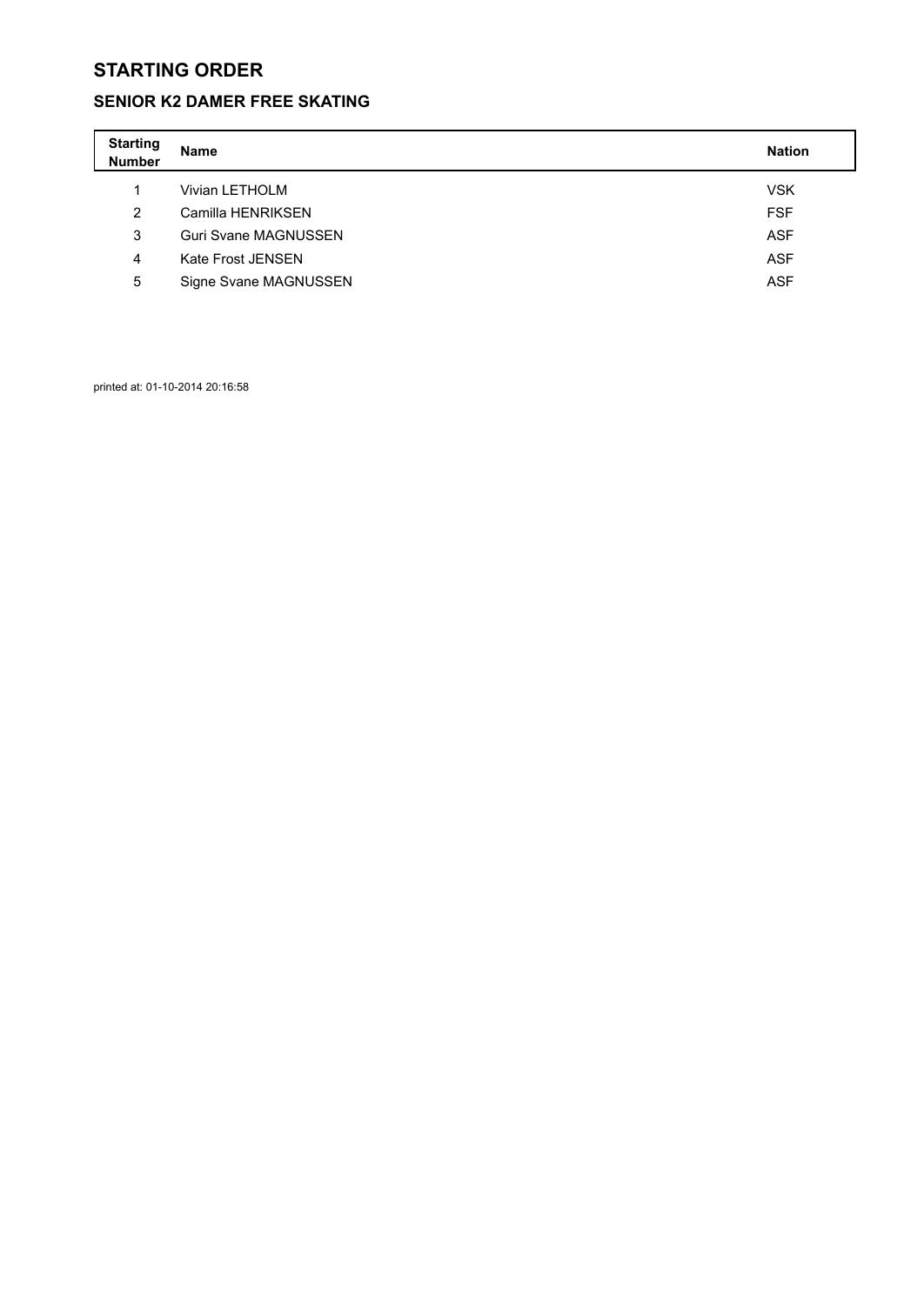## **SENIOR K2 HERRER FREE SKATING**

| <b>Starting</b><br><b>Number</b> | Name                   | <b>Nation</b> |
|----------------------------------|------------------------|---------------|
|                                  | Filip Steinhauer TELÉN | TSK           |

printed at: 01-10-2014 20:16:02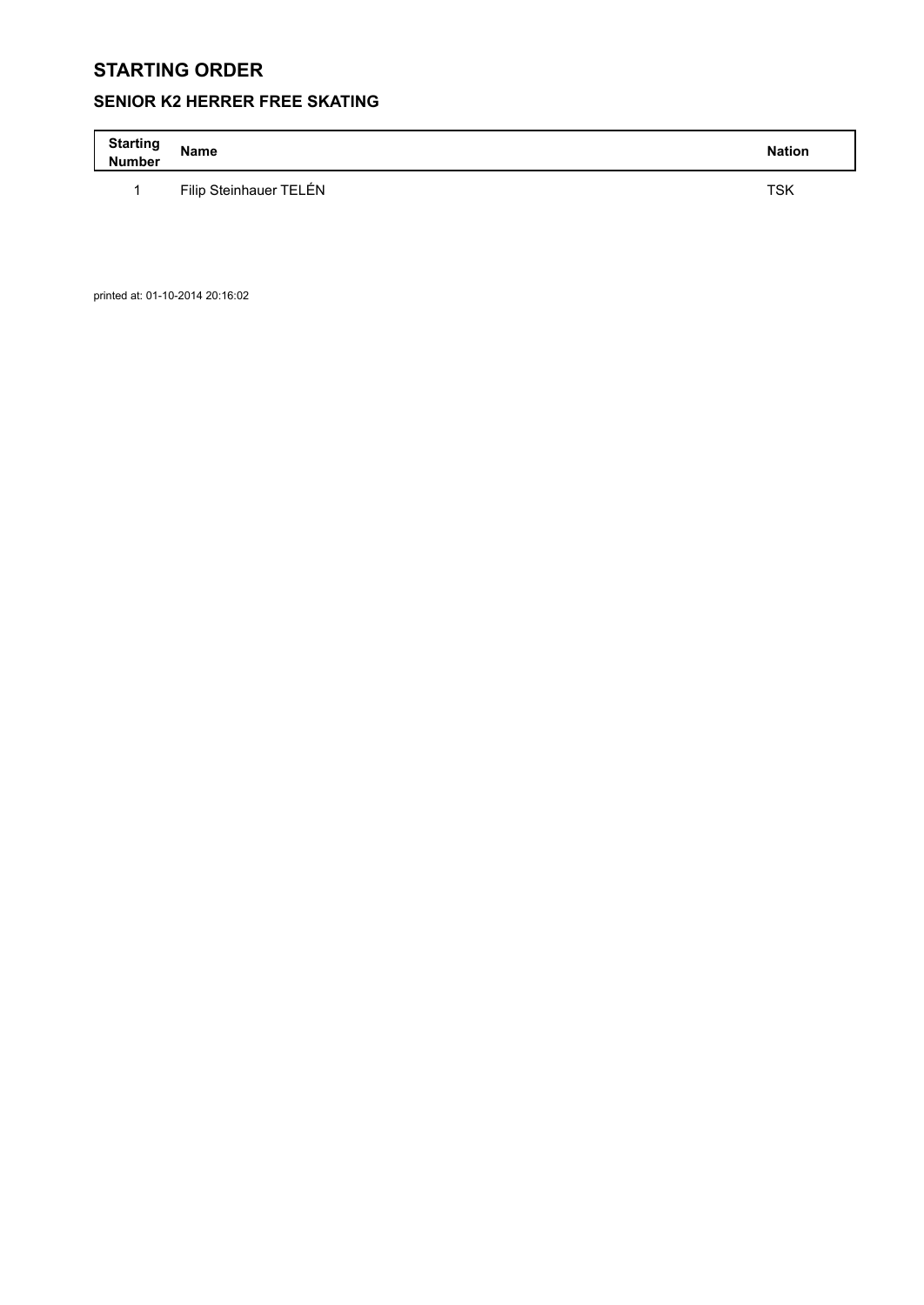## **SENIOR M HERRER SHORT PROGRAM**

| <b>Starting</b><br><b>Number</b> | <b>Name</b>  | <b>Nation</b> |
|----------------------------------|--------------|---------------|
|                                  | Keiran ARAZA | <b>GSF</b>    |

printed at: 01-10-2014 20:00:19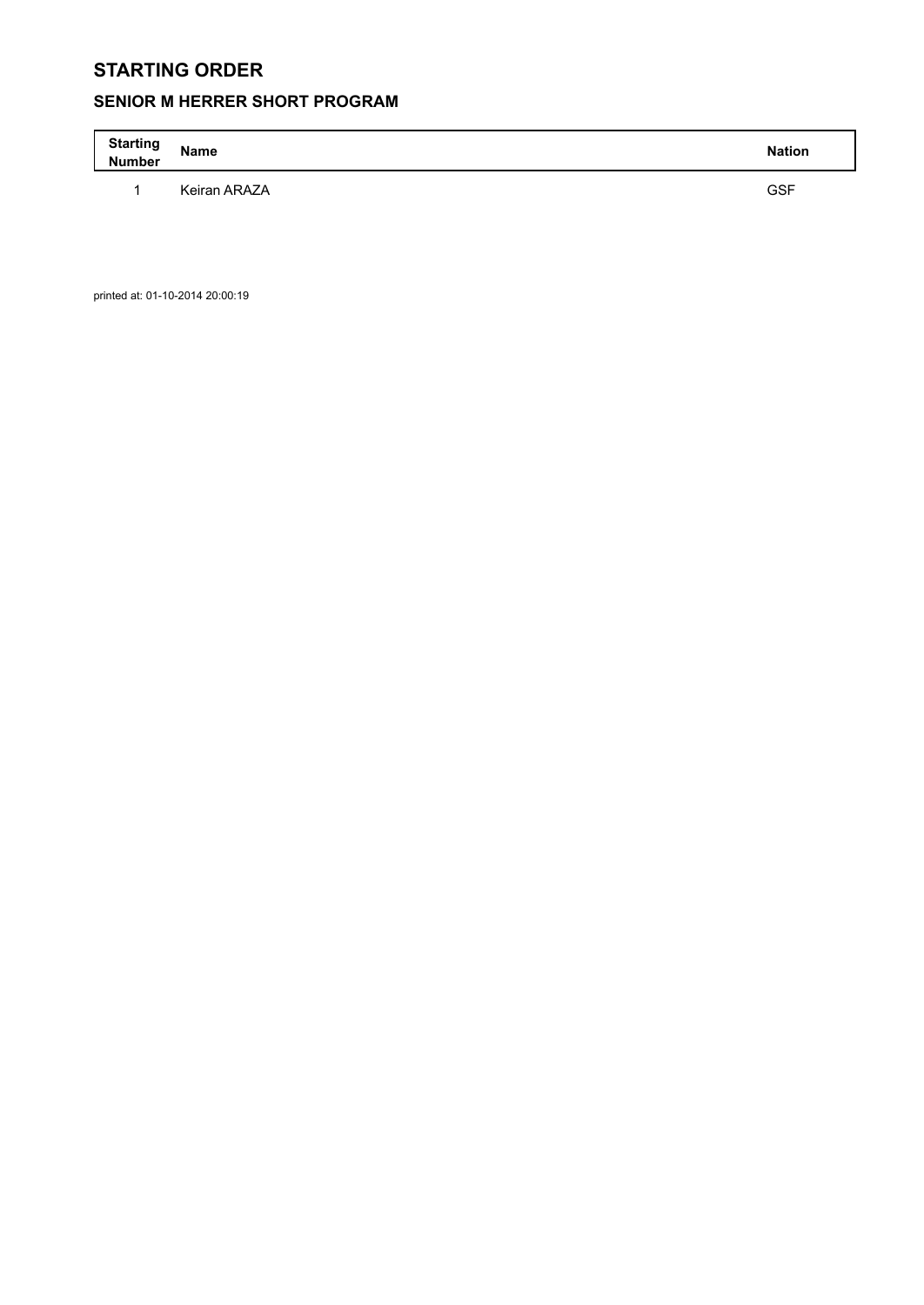## **SPRINGS K DRENGE FREE SKATING**

| <b>Starting</b><br>Number | <b>Name</b>             | <b>Nation</b> |
|---------------------------|-------------------------|---------------|
| 4                         | Emil SEVIDOV            | <b>SKK</b>    |
| 2                         | Jonas BANDIER           | <b>HSK</b>    |
| 3                         | Villads B. RADFORD      | <b>SKK</b>    |
| 4                         | <b>Tobias DANIELSEN</b> | <b>VSK</b>    |

printed at: 01-10-2014 20:03:27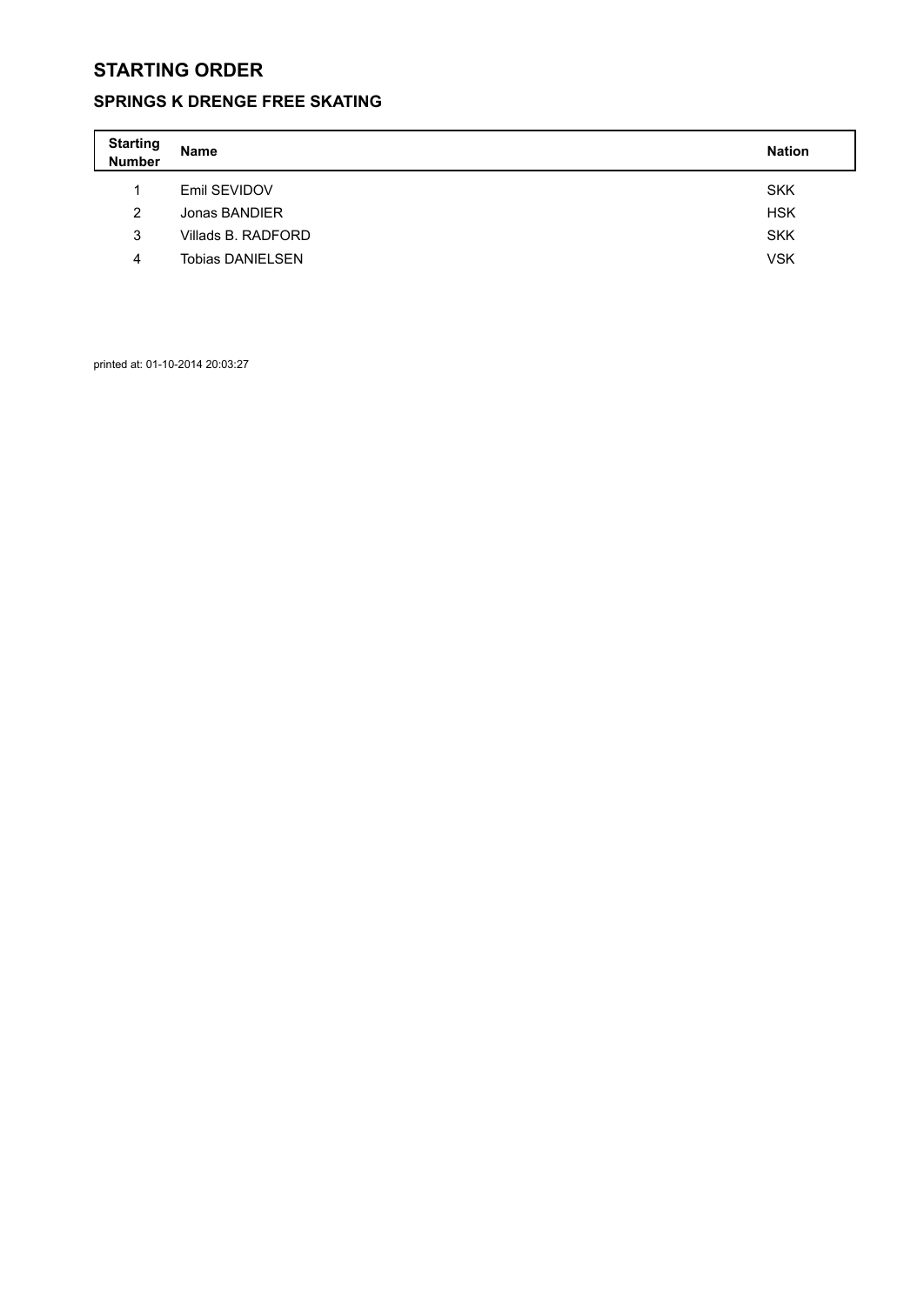#### **SPRINGS K PIGER FREE SKATING**

| <b>Starting</b><br><b>Number</b> | Name                             | <b>Nation</b>   |
|----------------------------------|----------------------------------|-----------------|
| 1                                | Camilla Kofoed STENDER           | <b>GKF</b>      |
| $\overline{2}$                   | Annsophie Østergaard JENSEN      | <b>GKF</b>      |
| 3                                | Siri Ida ALSØE                   | <b>GKF</b>      |
| 4                                | Alma GYNILD                      | <b>RSI</b>      |
| 5                                | Annika Wellner OTTZEN            | <b>GKF</b>      |
| 6                                | Annika HELLE-BROE                | <b>TSK</b>      |
| $\overline{7}$                   | Frederikke Caroline Styrk MADSEN | <b>ESK</b>      |
|                                  |                                  |                 |
| 8                                | Maja Holtz PETERSEN              | <b>FSF</b>      |
| 9                                | Nicole Yanka TRASBORG            | <b>RSI</b>      |
| 10                               | Selma HOLMGAARD                  | <b>TSK</b>      |
| 11                               | Charlotte LÜTKEN                 | <b>TSK</b>      |
| 12                               | Sarah Søgaard WELLENDORF         | <b>SKK</b>      |
| 13                               | Caroline RINGGAARD               | <b>RSI</b>      |
| 14                               | Masha KNUDSEN                    | <b>GKF</b>      |
|                                  |                                  |                 |
| 15                               | Selina HOLST                     | <b>TSK</b>      |
| 16                               | Emma MIKKELSEN                   | <b>RSI</b>      |
| 17                               | Sofia KAMMER                     | <b>FSF</b>      |
| 18                               | Julia MISHUKOVA                  | <b>ASF</b>      |
| 19                               | Sofie Madeleine CHRISTIANSEN     | HI              |
| 20                               | <b>Charlotte JENSEN</b>          | H <sub>II</sub> |
| 21                               | Tram Shai BERKOWITZ              | <b>SKK</b>      |
|                                  |                                  |                 |

printed at: 01-10-2014 22:38:22